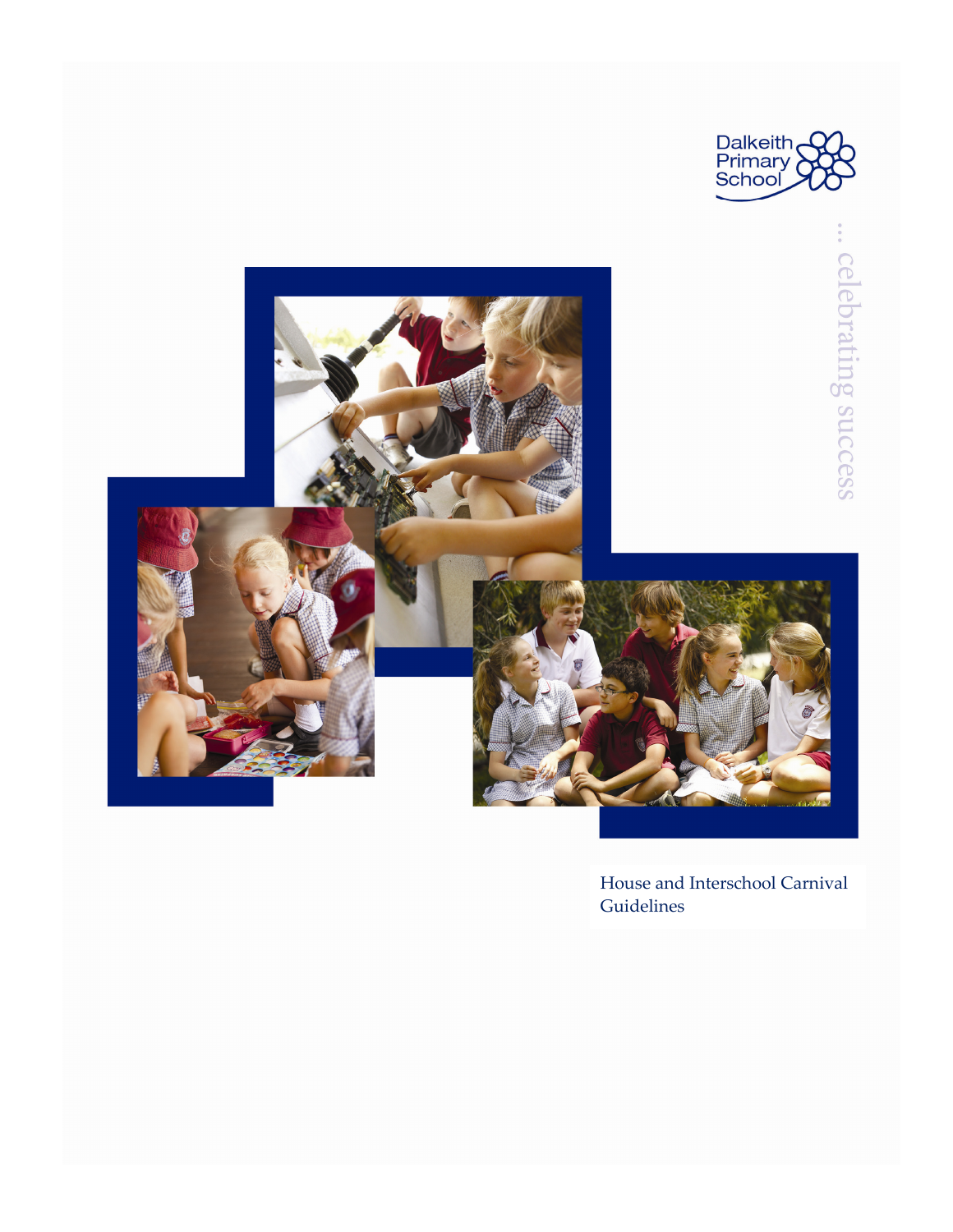# **GUIDELINES FOR HOUSE AND INTERSCHOOL SWIMMING/ATHLETICS CARNIVALS AT DALKEITH PRIMARY SCHOOL**

## **Selection of Champions and Overall Boy/Girl Champion**

- Champion Boy/Girl to be awarded in Year 7 only. Acknowledgement by way of trophy.
- Runner-up Boy/Girl to be awarded in Year 7 only. Acknowledgement by way of medallion.
- Boy/Girl athlete or swimmer of the day in years 4-6. Acknowledged by announcement at presentations on carnival day and awarded an honour certificate at the next assembly.
- In the event of a tie, there will be no count back.
- Somes memorial swimming trophy to carry the names of the yr 7 boy and girl champion for that year.

# **SWIMMING**

#### **Allocation of Championship Points**

| Years 6 and 7 |   |               |  |
|---------------|---|---------------|--|
| B             | C | D             |  |
|               |   |               |  |
| 5,3,2,1       |   |               |  |
| 5,3,2,1       |   |               |  |
| 5,3,2,1       |   |               |  |
| 5,3,2,1       |   |               |  |
|               |   |               |  |
| B             | C | D             |  |
|               |   |               |  |
| 5,3,2,1       |   |               |  |
| 5,3,2,1       |   |               |  |
| 5,3,2,1       |   |               |  |
|               |   | Years 4 and 5 |  |

#### **Interhouse Swimming Carnival**

- All students will be encouraged to participate
- House carnival to be held as early as possible in the term to allow for more training and selection of teams
- Time trials prior to carnival are to be recorded by parents or teachers not students where at all possible
- All children are timed and recorded irrespective of division on carnival day
- One child per lane
- No diving
- No tumble turns
- No swimmer to swim twice in a relay, children must be selected from the year below
- Lane allocation Alternate lanes for Banksia, Jarrah and Court to eliminate the disadvantage of backwash in some lanes
- Line of flags to be in place prior to the carnival for backstroke races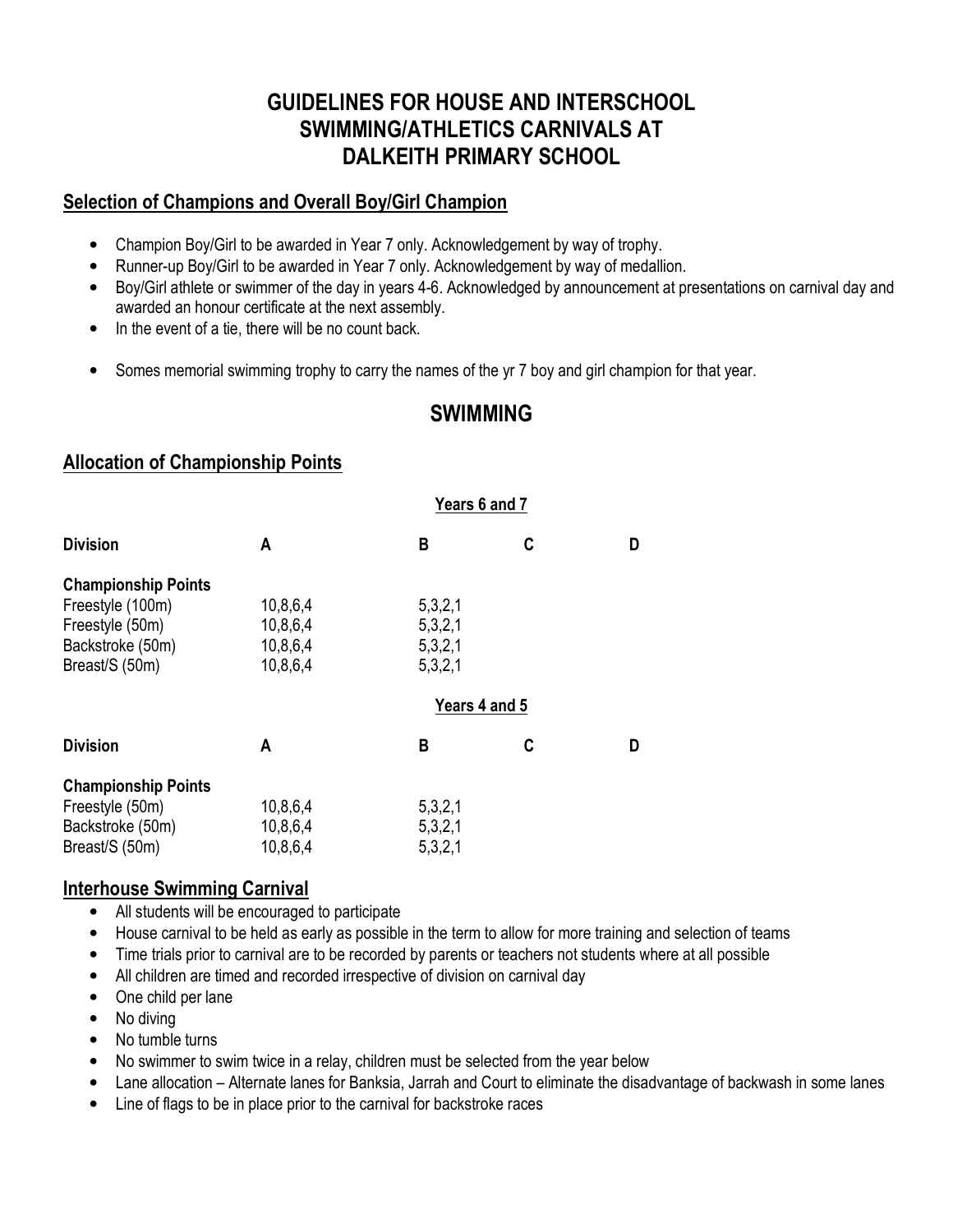## **Interschool Selection**

- Dalkeith PS will endeavour to present its strongest available team.
- Swimmers are chosen on times from the carnival and not on pre-trials.
- If a swimmer is absent on House carnival day due unforeseen circumstances, at the discretion of the school, he/she may challenge for a position on the interschool team by way of swim off.
- Interschool team announcements made after the carnival day.
- No subjective decisions made that one stroke is harder than another. The decision will be made as to present the 'best' swimmer for each event. (Eg. Swimmer A wins all three events. If the results are close in freestyle and backstroke but not in breaststroke between two swimmers, it is better to put swimmer A in freestyle and breaststroke rather than freestyle and backstroke, to stop leaving division B/C swimmers to swim breaststroke races.)

#### **Interschool Captains**

- Champion year 7 B/G are automatic captains of the swimming, athletic and cross-country teams.
- Captains to be announced via newsletter/assembly prior to the interschool carnival

# **Athletics**

#### **Interhouse Carnival**

- All students will be encouraged to participate
- Event timing to be carried out by parents and teachers not student where at all possible
- Limit the number of students in 200m race to six children.
- All students encouraged to enter 800m. Championship points allocated to first 4 place getters and a house point for each participant placed thereafter. Students run in year levels eg Yr 7 girls, Yr 7 boys, Yr 6 girls, Yr 6 boys.
- Long jump pit to be prepared prior to trials and carnival day
- Installation of secure jump mat for long jump
- Publication for community to include what events are allocated championship points and how champions are awarded

#### **Years 6 and 7**

| <b>Division</b>                    | A             | B       | C | D |
|------------------------------------|---------------|---------|---|---|
| <b>Championship Points</b>         |               |         |   |   |
| 800m                               | 10,8,6,4      |         |   |   |
| 200m                               | 10,8,6,4      | 5,3,2,1 |   |   |
| 100m                               | 10,8,6,4      | 5,3,2,1 |   |   |
| Long Jump                          | 10,8,6,4      |         |   |   |
|                                    | Years 4 and 5 |         |   |   |
| <b>Division</b>                    | A             | В       | C | D |
|                                    |               |         |   |   |
|                                    |               |         |   |   |
| <b>Championship Points</b><br>200m | 10,8,6,4      | 5,3,2,1 |   |   |
| 75m                                | 10,8,6,4      | 5,3,2,1 |   |   |